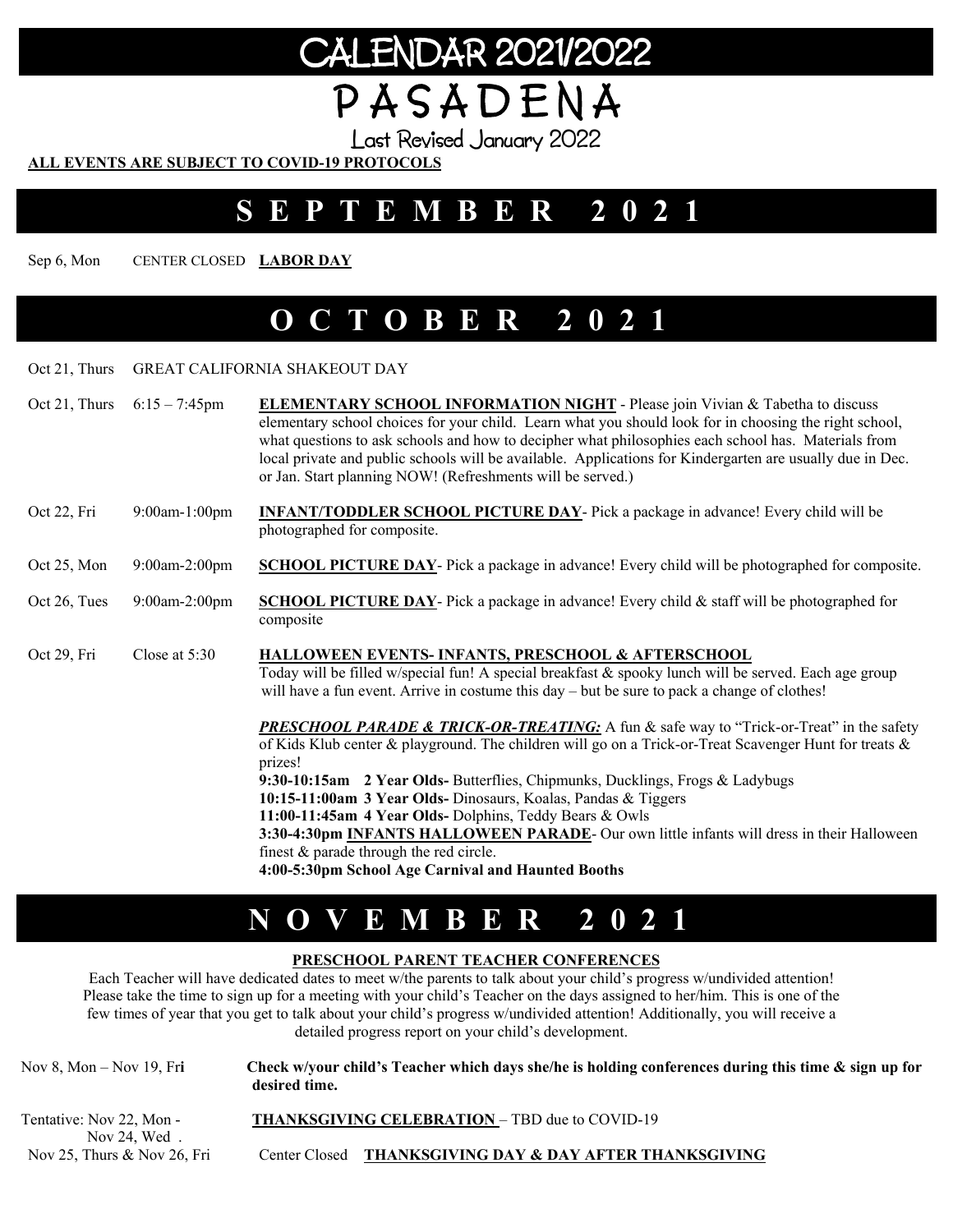### **DECEMBER 2021**

| <b>TBD</b>                      |                                | KIDS KLUB 26 <sup>TH</sup> ANNUAL HOLIDAY SHOWS - TBD due to COVID-19                                                                                                                                                                                                                                           |
|---------------------------------|--------------------------------|-----------------------------------------------------------------------------------------------------------------------------------------------------------------------------------------------------------------------------------------------------------------------------------------------------------------|
| Dec 14, Tues                    | $8:30-9:00am$                  | <b>MEET &amp; GREET (HIGHLY RECOMMENDED) - 2 YEAR OLDS:</b> This brief meeting is for parents<br>whose children are transitioning into our 2 year old classes in January. Parents will have the opportunity to<br>meet with their child's new teachers, learn about any changes in schedule $\&$ ask questions. |
| Dec 15, Wed                     | $8:30-9:00am$                  | <b>MEET &amp; GREET (HIGHLY RECOMMENDED) - 3 YEAR OLDS:</b> This brief meeting is for parents<br>whose children are transitioning into our 3 year old classes in January. Parents will have the opportunity to<br>meet with their child's new teachers, learn about any changes in schedule & ask questions.    |
| Dec 16, Thurs                   | 8:30-9:00am                    | <b>MEET &amp; GREET (HIGHLY RECOMMENDED) - WHALES:</b> This brief meeting is for parents<br>whose children are transitioning into our Whale class in January. Parents will have the opportunity to meet<br>with their child's new teachers, learn about any changes in schedule $\&$ ask questions.             |
| Dec $20$ , Mon – Dec $31$ , Fri |                                | <b>SCHOOL AGE WINTER CAMP</b> – Kids Klub has the BEST WINTER CAMP IN TOWN. Winter<br>Camp is filled with fun activities both on-site and off! Details to follow!!                                                                                                                                              |
| Dec 24, Fri<br>Dec 27, Mon      | Center Closed<br>Center Closed | <b>CHRISTMAS HOLIDAY-</b> Kids Klub will be closed in observance of the Christmas Holiday<br><b>CHRISTMAS HOLIDAY-</b> Kids Klub will be closed in observance of the Christmas Holiday                                                                                                                          |
| Dec 31, Fri                     | Center Closed                  | <b>NEW YEARS HOLIDAY-</b> Kids Klub will be closed in observance of the New Years Holiday                                                                                                                                                                                                                       |

### **JANUARY 2022**

Jan 3, Mon Center Closed **NEW YEARS HOLIDAY-** Kids Klub will be closed in observance of the New Years Holiday

Jan 4, Tues **KIDS KLUB PAJAMA & MOVIE DAY!** How fun! Everyone gets to wear their jammies to school!

Jan 4, Tues Evening/Weekend Program re-opens at Pasadena

Jan 17, Mon Center Closed **MARTIN LUTHER KING DAY** 

### **FEBRUARY 2022**

Jan 31, Mon - Feb 4, Fri **INTERNATIONAL CELEBRATION WEEK-** Kids Klub will spend this week in celebration of diverse cultures around the world. Children will have the opportunity to celebrate their culture & others.

Feb 14, Mon **VALENTINE'S DAY EXCHANGE & PARTY FOR THE CHILDREN** (see your child's teacher for details!)

Feb 21, Mon Center Closed **PRESIDENT'S DAY** 

### **MARCH 2022**

#### Mar 1, Tues OPEN ENROLLMENT FOR FALL 2022 BEFORE/AFTER SCHOOL PROGRAMS

Mar 10, Thurs & Mar 11, Fri 9:00am-noon **PRE-K CAP & GOWN GRADUATION PHOTOS**- Professional photographs will be taken of your little graduate in a cap & gown. Make sure to bring your child on one of these days at the scheduled times.

#### Mar 11, Fri **HOPPY AND FRIENDS' OLYMPICS (KIDS KLUB'S MAJOR FUNRAISER OF THE YEAR)**

Get ready for this year's fun & exciting fundraiser! Participating children are sponsored by their families & friends to raise funds for the Kids Klub Children's Charities. All children in attendance will participate in some wacky & wild Olympic events and receive winning medals! This fundraising event is tremendously fun for kids & teachers alike!

Mar 24, Thurs Center close 5:30pm **STAFF MEETING**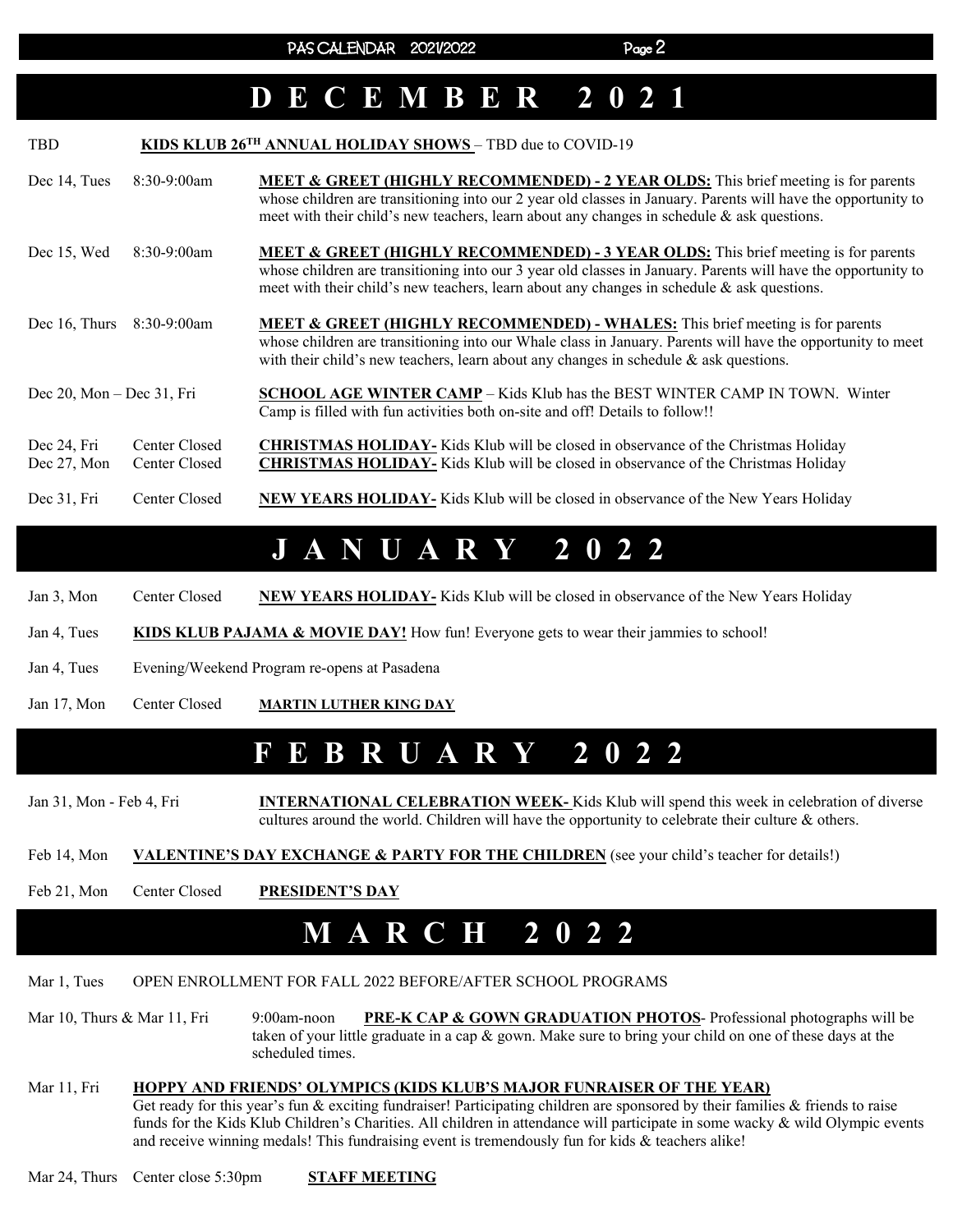PAS CALENDAR 2021/2022 Page 3

#### Mar 30, Wed **SUMMER CAMP- EARLY BIRD DISCOUNT**

## **APRIL 2022**

April 4, Mon – April 8, Fri **SCHOOL AGE SPRING CAMP**- Hop on in to our fun-filled spring break camp! There will be lots of activities & fieldtrips along w/drop off care available. Detailed brochure to follow. April 4, Mon – April 8, Fri **NAEYC WEEK OF THE YOUNG CHILD CELEBRATION & CHILDREN'S ART MUSEUM-**This is Kids Klub's weeklong celebration honoring young children. We will embrace this week with a children's art museum showcasing your child's artistic creations! April 7, Thurs 6:00-7:00pm **PRESCHOOL OPEN HOUSE:** Coinciding w/ Week of the Young Child is our Preschool Open House. This is a terrific family event! We encourage you & your extended family, grandparents, aunts, uncles,

etc. to visit Kids Klub's Open House w/your child & take a tour of the school, their classroom & our museum. This is a great way to honor our children  $\&$  gives them a tremendous sense of pride as they show you around their school.

#### **PRESCHOOL PARENT TEACHER CONFERENCES**

Each Teacher will have dedicated dates to meet w/the parents to talk about your child's progress w/undivided attention! Please take the time to sign up for a meeting with your child's Teacher on the days assigned to her/him. This is one of the few times of year that you get to talk about your child's progress w/undivided attention! Additionally, you will receive a detailed progress report on your child's development.

- **Apr 4-8 Check w/your child's Teacher which days she/he is holding conferences during this time & sign up for desired time.**
- April 15, Fri **PRESCHOOL SPRING EGG HUNT** See flyer for class times (Special Visitor is coming!)
- April 22, Fri EARTH DAY

### **MAY 2022**

May 3, Tues 9:00am-12:00pm **HEARING SCREENING SERVICES- THE HEAR CENTER PASADENA** We are always grateful to welcome the Hear Center! The Hear Center works in collaboration w/schools in our community to identify students who are at risk of hearing problems. This service is free of charge & finished students screening reports are given on the same day.

#### **MOTHER'S DAY EVENTS**

| May 5, Thurs                                          | 8:15am-9:30am    | 2 Year Olds Breakfast-Butterflies, Ducklings, Frogs, Chipmunks & Ladybugs<br>You are invited to a special breakfast in your honor.                                                                                                                                   |
|-------------------------------------------------------|------------------|----------------------------------------------------------------------------------------------------------------------------------------------------------------------------------------------------------------------------------------------------------------------|
|                                                       |                  | 11:00am-12:15pm 3 Year Olds Luncheon- Dinosaurs, Koalas, Pandas & Tiggers                                                                                                                                                                                            |
|                                                       |                  | You are invited to a special luncheon in your honor.<br>12:30pm-1:45pm 4 Year Olds Luncheon- Whales, Owls, Dolphins & Teddy Bears                                                                                                                                    |
|                                                       | $3:30$ pm-4:45pm | You are invited to a special luncheon in your honor.<br><b>Infants Afternoon Tea- Piglets, Kangaroos, Pooh Bears &amp; Bumble Bees</b><br>You are invited to a special afternoon tea in your honor.                                                                  |
| May 9, Mon - May 13, Fri<br>May 19, Thurs 6:30-7:30pm |                  | <b>TEACHER APPRECIATION WEEK</b><br><b>SCHOOL AGE SUMMER CAMP PARENT ORIENTATION &amp; OPEN HOUSE</b><br>This is a great opportunity for parents & campers to come meet the camp counselors $\&$ see what is in store<br>for a sun & fun-filled summer at Kids Klub! |

May 30, Mon Center Closed **MEMORIAL DAY** 

May 31, Tues ALL SUMMER CAMP MONEY DUE IN FULL

### **JUNE 2022**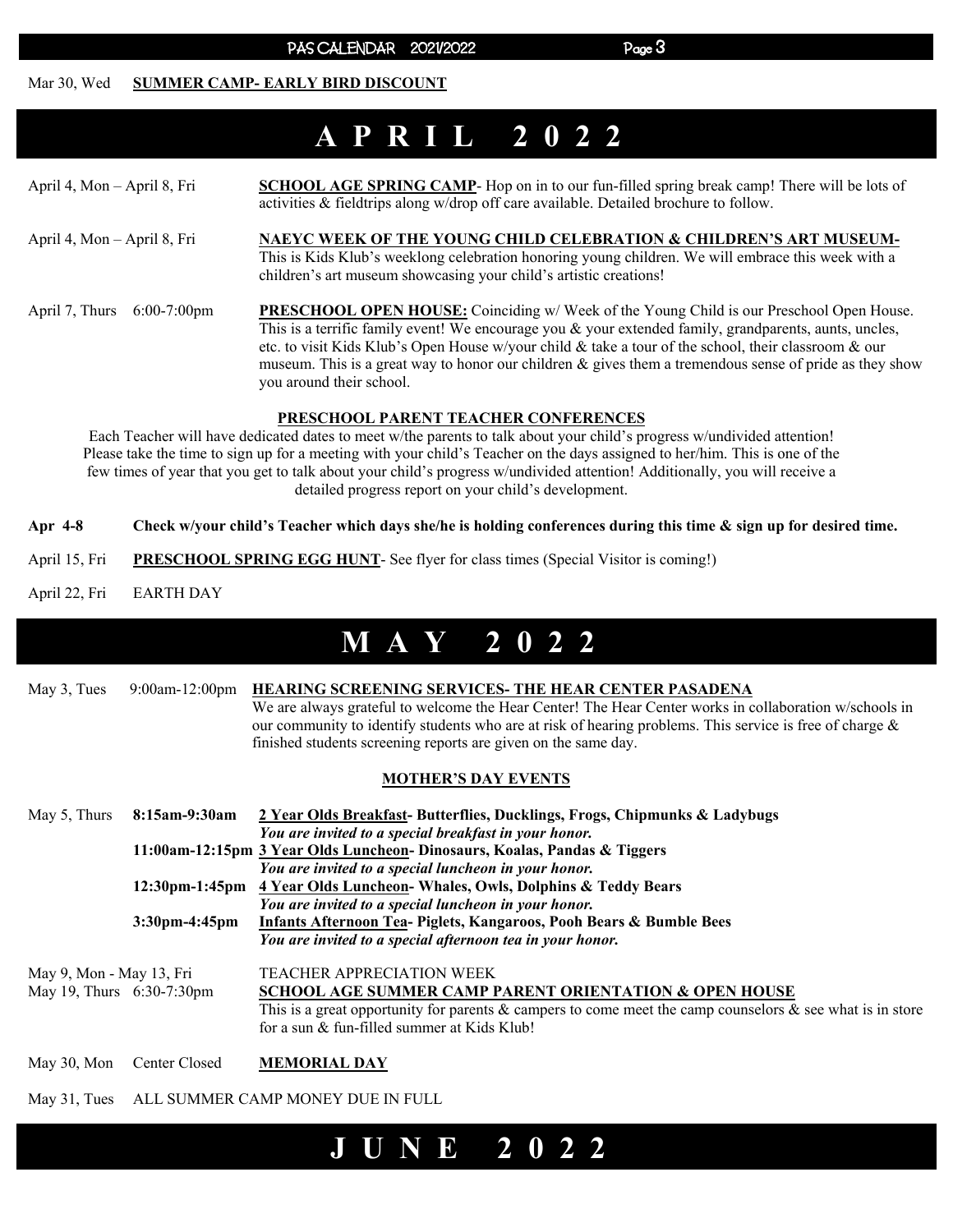PAS CALENDAR 2021/2022

| Jun 4, Sat | KIDS KLUB'S 26 <sup>TH</sup> ANNUAL PRE-KINDERGARTEN GRADUATION (at Kids Klub South Pasadena) - Your heart will              |
|------------|------------------------------------------------------------------------------------------------------------------------------|
|            | be filled w/pride as you watch your child go through the graduation ceremonies. These little graduates will knock your socks |
|            | off! Don't forget your cameras! A cake reception will be held after the ceremony. Times to be announced.                     |

#### Jun 6, Mon **SCHOOL AGE SUMMER CAMP BEGINS**

- Jun 7, Tues 8:30-9:00am **MEET & GREET (HIGHLY RECOMMENDED) 2 YEAR OLDS:** This brief meeting is for parents whose children are transitioning into our 2 year old classes in June. Parents will have the opportunity to meet with their child's new teachers, learn about any changes in schedule & ask questions. Jun 8, Wed 8:30-9:00am **MEET & GREET (HIGHLY RECOMMENDED) - 3 YEAR OLDS:** This brief meeting is for parents whose children are transitioning into our 3 year old classes in June. Parents will have the opportunity to meet with their child's new teachers, learn about any changes in schedule & ask questions. Jun 9, Thurs 8:30-9:00am **MEET & GREET (HIGHLY RECOMMENDED) – WHALES/BLUE WHALES:** This brief meeting is for parents whose children are transitioning into our Whale/Blue Whales class in June. Parents will have the opportunity to meet with their child's new teachers, learn about any changes in schedule  $\&$  ask questions.
- Jun 13, Mon **SUMMER CAMP STARTS!** Now our Dolphins, Owls & Teddy Bears have officially graduated, but there is still a lot to learn over the summer months! The Pre-K students will still be working on their academics, reading, math & writing skills to be sure they are prepared to start Kindergarten in the fall. We also add in some educational visitors & field trips, a little water & ice cream! Who says learning in the summer can't be fun, too?!

#### **FATHER'S DAY EVENTS**

| June 17, Fri | 8:15am-9:30am    | 2 Year Olds Breakfast-Butterflies, Ducklings, Frogs, Chipmunks & Ladybugs<br>You are invited to a special breakfast in your honor. |
|--------------|------------------|------------------------------------------------------------------------------------------------------------------------------------|
|              |                  | 11:00am-12:15pm 3 Year Olds Luncheon- Dinosaurs, Koalas, Pandas & Tiggers                                                          |
|              |                  | You are invited to a special luncheon in your honor.                                                                               |
|              |                  | 12:30pm-1:45pm 4 Year Olds Luncheon- Whales, Blue Whales, Owls, Dolphins & Teddy Bears                                             |
|              |                  | You are invited to a special luncheon in your honor.                                                                               |
|              | $3:30$ pm-4:45pm | <b>Infants "Hoppy Hour"- Piglets, Kangaroos, Pooh Bears &amp; Bumble Bees</b>                                                      |
|              |                  | You are invited to a special afternoon "Hoppy Hour" in your honor.                                                                 |

### **JULY 2022**

Jul 4, Mon Center Closed **INDEPENDENCE DAY CLOSURE** 

## **A U G U S T 2 0 2 2**

| Aug 2, Tues   | 6:30-7:30pm    | SCHOOL AGE BEFORE/AFTER SCHOOL CARE PARENT ORIENTATION                                                                                                                                                                                                                                                                                 |
|---------------|----------------|----------------------------------------------------------------------------------------------------------------------------------------------------------------------------------------------------------------------------------------------------------------------------------------------------------------------------------------|
| Aug 4, Thurs  | $6:30-7:30$ pm | <b>PARENT ORIENTATION SCHOOL AGE (MANDATORY FOR FIRST TIME SCHOOL AGE FAMILIES): This</b><br>brief meeting is for parents whose children are starting in our School Age Program in September. Parents<br>will have the opportunity to meet with their child's new teachers, learn about any changes in schedule $\&$<br>ask questions. |
| Aug 16, Tues  | $8:30-9:00am$  | <b>MEET &amp; GREET (HIGHLY RECOMMENDED) - 2 YEAR OLDS:</b> This brief meeting is for parents whose<br>children are transitioning into our 2 year old classes in September. Parents will have the opportunity to<br>meet with their child's new teachers, learn about any changes in schedule $\&$ ask questions.                      |
| Aug 17, Wed   | $8:30-9:00am$  | <b>MEET &amp; GREET (HIGHLY RECOMMENDED) - 3 YEAR OLDS:</b> This brief meeting is for parents whose<br>children are transitioning into our 3 year old classes in September. Parents will have the opportunity to<br>meet with their child's new teachers, learn about any changes in schedule $\&$ ask questions.                      |
| Aug 18, Thurs | 8:30-9:00am    | <b>MEET &amp; GREET</b> (HIGHLY RECOMMENDED) - 4 YEAR OLDS: This brief meeting is for parents whose<br>children are transitioning into our Dolphin, Teddy Bear & Owl classes in September. Parents will have the<br>opportunity to meet with their child's new teachers, learn about any changes in schedule $\&$ ask questions.       |